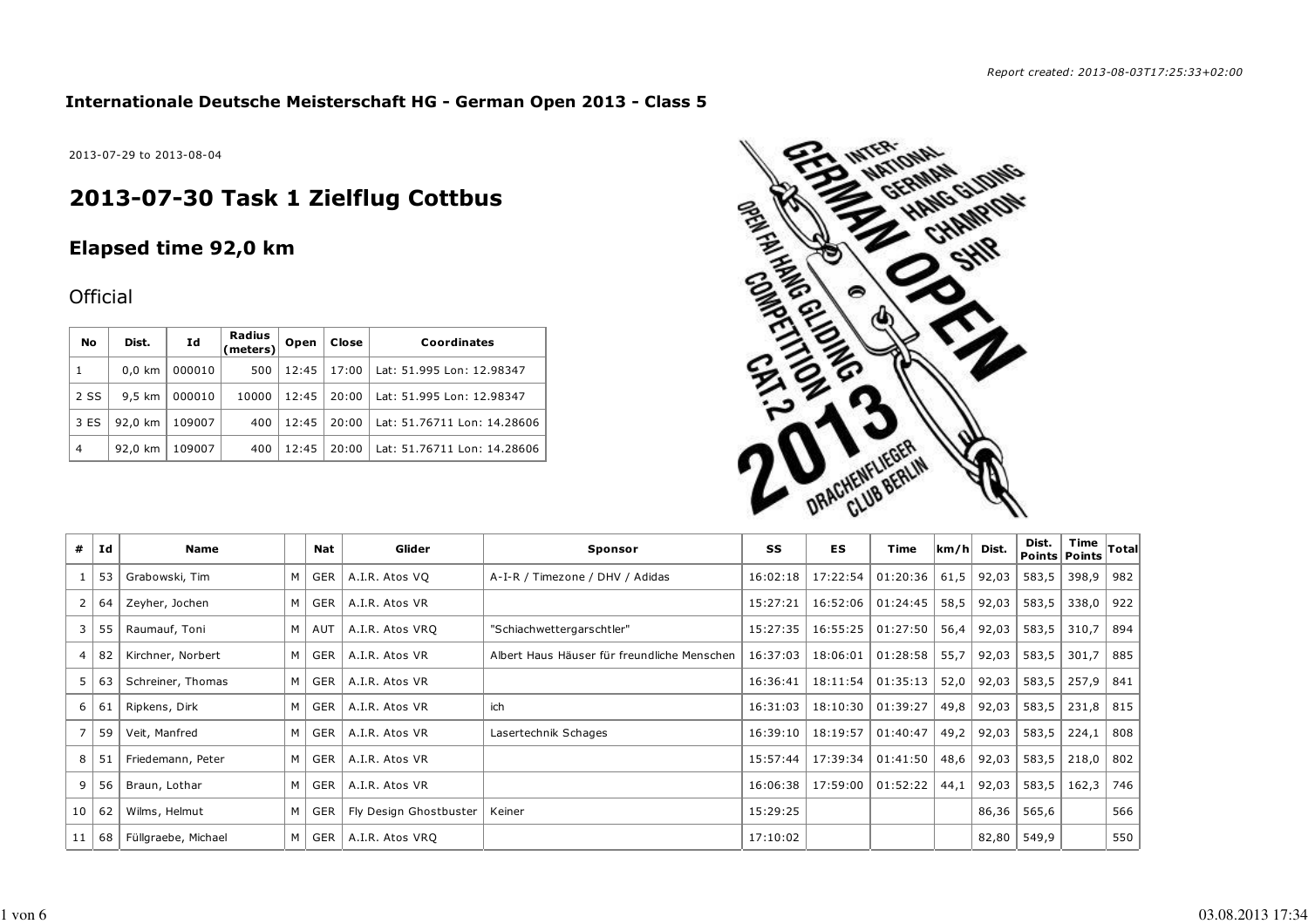| #  | Id | <b>Name</b>               |   | <b>Nat</b> | Glider          | <b>Sponsor</b>                 | SS       | ES | Time | km/h | Dist. | Dist. | Time<br>Points Points | Total |
|----|----|---------------------------|---|------------|-----------------|--------------------------------|----------|----|------|------|-------|-------|-----------------------|-------|
| 12 | 94 | Schäfer, Knud             | M | GER        | A.I.R. Atos N   |                                | 16:57:52 |    |      |      | 75,69 | 511,3 |                       | 511   |
| 12 | 84 | Baisch, Markus            | М | <b>GER</b> | A.I.R Atos VRS  |                                | 16:09:06 |    |      |      | 75,63 | 511,0 |                       | 511   |
| 14 | 70 | Müller, Neithard          | М | <b>GER</b> | A.I.R. Atos VX  |                                | 16:45:15 |    |      |      | 74,41 | 502,7 |                       | 503   |
| 15 | 80 | Hoffmann, Detlev          | M | <b>GER</b> | A.I.R. Atos VRO | flightblog.de                  | 16:07:43 |    |      |      | 61,26 | 427,2 |                       | 427   |
| 16 | 77 | Vos, Jakob                | M | <b>NED</b> | A.I.R. Atos VX  | Zahnarztpraxis Niedergoersdorf | 16:57:02 |    |      |      | 59,47 | 419,4 |                       | 419   |
| 17 | 71 | Vaupel, Manfred           | М | <b>GER</b> | A.I.R. Atos VRQ |                                | 16:19:25 |    |      |      | 46,14 | 355,8 |                       | 356   |
| 18 | 85 | Haeffner, Dirk            | М | <b>GER</b> | A.I.R. Atos VX  | www.jelka-haeffner.de          | 16:11:32 |    |      |      | 45,89 | 354,7 |                       | 355   |
| 19 | 78 | Langhans, Klaus-Peter     | м | <b>GER</b> | A.I.R. Atos V   |                                | 15:45:07 |    |      |      | 44,66 | 347,9 |                       | 348   |
| 20 | 93 | Scheibl, Robert           | М | <b>GER</b> | A.I.R. Atos C   |                                | 16:14:51 |    |      |      | 29,15 | 266,7 |                       | 267   |
| 21 | 72 | Härtl, Rainer             | М | <b>GER</b> | A.I.R. Atos VR  |                                | 16:38:47 |    |      |      | 27,78 | 260,7 |                       | 261   |
| 22 | 60 | Rössler, Rainer           | М | <b>GER</b> | A.I.R. Atos VRQ |                                | 16:45:53 |    |      |      | 27,59 | 259,7 |                       | 260   |
| 23 | 88 | Bockhold, Lars            | М | GER        | Guggenmos ESC   |                                | 16:25:47 |    |      |      | 27,54 | 259,4 |                       | 259   |
| 24 | 83 | Rüdinger, Jürgen          | М | <b>GER</b> | A.I.R. Atos VRQ | myCaravan.de                   | 16:15:08 |    |      |      | 25,22 | 240,7 |                       | 241   |
| 24 | 57 | Krenz, Uwe                | М | GER        | A.I.R. Atos VX  | be-a-bird.de                   | 16:54:41 |    |      |      | 25,29 | 241,3 |                       | 241   |
| 26 | 75 | Schumacher, Georg         | М | <b>GER</b> | A.I.R. Atos VQ  | Gute Ute                       | 16:47:21 |    |      |      | 13,50 | 146,6 |                       | 147   |
| 27 | 52 | Müglich, Dieter           | M | <b>GER</b> | A.I.R. Atos VR  |                                | 15:23:47 |    |      |      | 12,50 | 142,3 |                       | 142   |
| 28 | 65 | Hanfstängl, Markus        | M | <b>GER</b> | A.I.R. Atos VRQ |                                | 16:36:13 |    |      |      | 10,05 | 128,6 |                       | 129   |
| 29 | 54 | Kamml, Dieter             | М | GER        | A.I.R. Atos     | DCB-Ruhpolding                 | 15:14:55 |    |      |      | 10,01 | 128,3 |                       | 128   |
| 30 | 73 | Wozny, Eckard             | м | <b>GER</b> | A.I.R. Atos     |                                |          |    |      |      | 5,00  | 87,7  |                       | 88    |
| 30 | 92 | Rameil, Hugo              | M | <b>GER</b> | A.I.R. Atos VR  |                                |          |    |      |      | 5,00  | 87,7  |                       | 88    |
| 30 | 91 | Luczynski, Thomas Gerhard | M | <b>GER</b> | A.I.R. Atos VX  |                                |          |    |      |      | 5,00  | 87,7  |                       | 88    |
| 30 | 90 | Härtl, Matthias           | M | <b>GER</b> | A.I.R. Atos VR  |                                |          |    |      |      | 5,00  | 87,7  |                       | 88    |
| 30 | 81 | Heer, Rudolf              | М | AUT        | A.I.R. Atos VR  |                                |          |    |      |      | 5,00  | 87,7  |                       | 88    |
| 30 | 76 | Kühn, Manfred             | M | <b>GER</b> | Aeros Phantom   |                                |          |    |      |      | 5,00  | 87,7  |                       | 88    |
| 30 | 87 | Mayer, Alfred             | М | <b>GER</b> | A.I.R. Atos VRQ |                                |          |    |      |      | 5,00  | 87,7  |                       | 88    |
| 30 | 67 | Neumann, Ulf              | М | <b>GER</b> | A.I.R. Atos-VR  |                                |          |    |      |      | 5,00  | 87,7  |                       | 88    |
| 30 | 69 | Diller, Klaus             | M | <b>GER</b> | A.I.R. Atos VR  |                                |          |    |      |      | 5,00  | 87,7  |                       | 88    |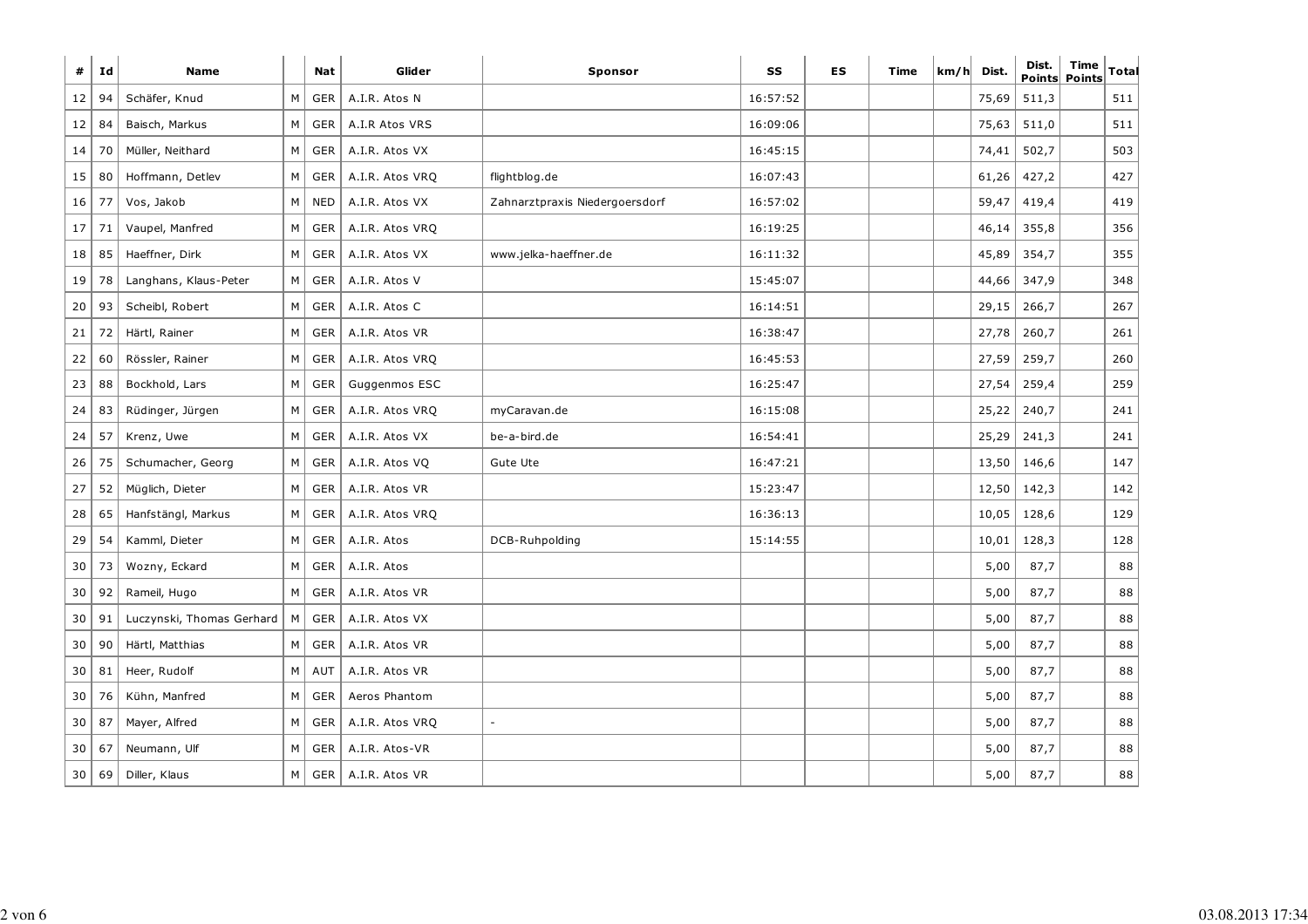#### **Pilots absent from task (ABS)**

| Ιd | Name             |  |  |  |  |  |  |
|----|------------------|--|--|--|--|--|--|
| 79 | Nisser, Wolfgang |  |  |  |  |  |  |

#### **Pilots not yet processed (NYP)**

| Ιd | Name          |
|----|---------------|
| 58 | Punet, Carlos |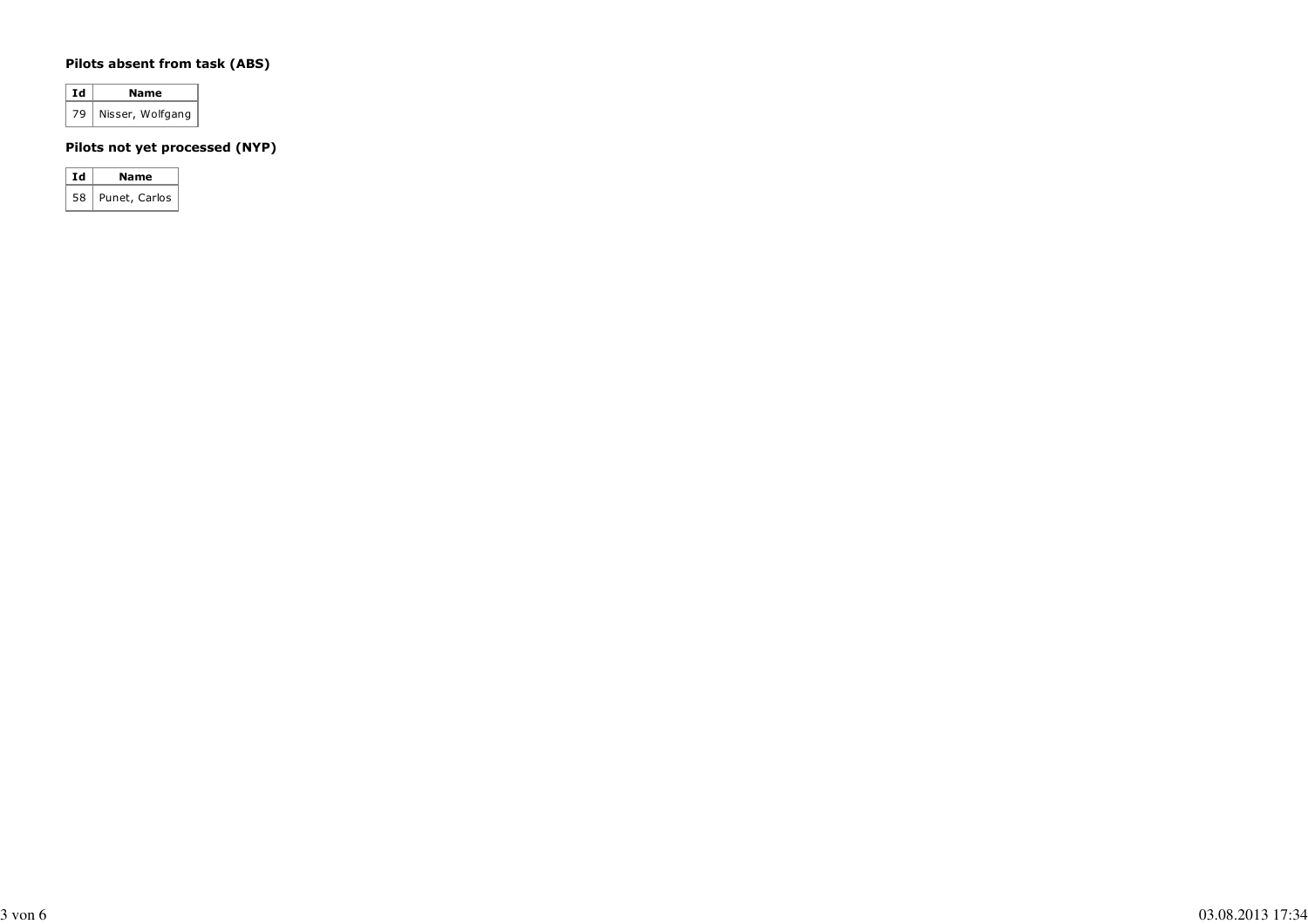#### **Task statistics**

| param                           | value                     |
|---------------------------------|---------------------------|
| ss_distance                     | 82.561                    |
| task distance                   | 92.032                    |
| launch_to_ess_distance          | 92.032                    |
| no_of_pilots_present            | 38                        |
| no_of_pilots_flying             | 38                        |
| no_of_pilots_lo                 | 29                        |
| no_of_pilots_reaching_nom_dist  | 16                        |
| no of pilots reaching es        | 9                         |
| no_of_pilots_reaching_goal      | 9                         |
| sum_flown_distance              | 1741.211                  |
| best_dist                       | 92.032                    |
| best_time                       | 1.34333333333333          |
| worst_time                      | 1.87277777777778          |
| no_of_pilots_in_competition     | 39                        |
| no_of_pilots_landed_before_stop | 0                         |
| sum_dist_over_min               | 1544.217                  |
| sum_real_dist_over_min          | 1561.471                  |
| sum_flown_distances             | 1741.211                  |
| best_real_dist                  | 92.032                    |
| last start time                 | 2013-07-30T17:10:02+02:00 |
| first_start_time                | 2013-07-30T15:27:21+02:00 |
| first_finish_time               | 2013-07-30T16:52:06+02:00 |
| max_time_to_get_time_points     | 2.50235591004758          |
| no_of_pilots_with_time_points   | 9                         |
| k                               | 0.236842105263158         |
| arrival_weight                  | 0                         |
| departure_weight                | 0                         |
| leading_weight                  | n                         |
| time_weight                     | 0.406051337658551         |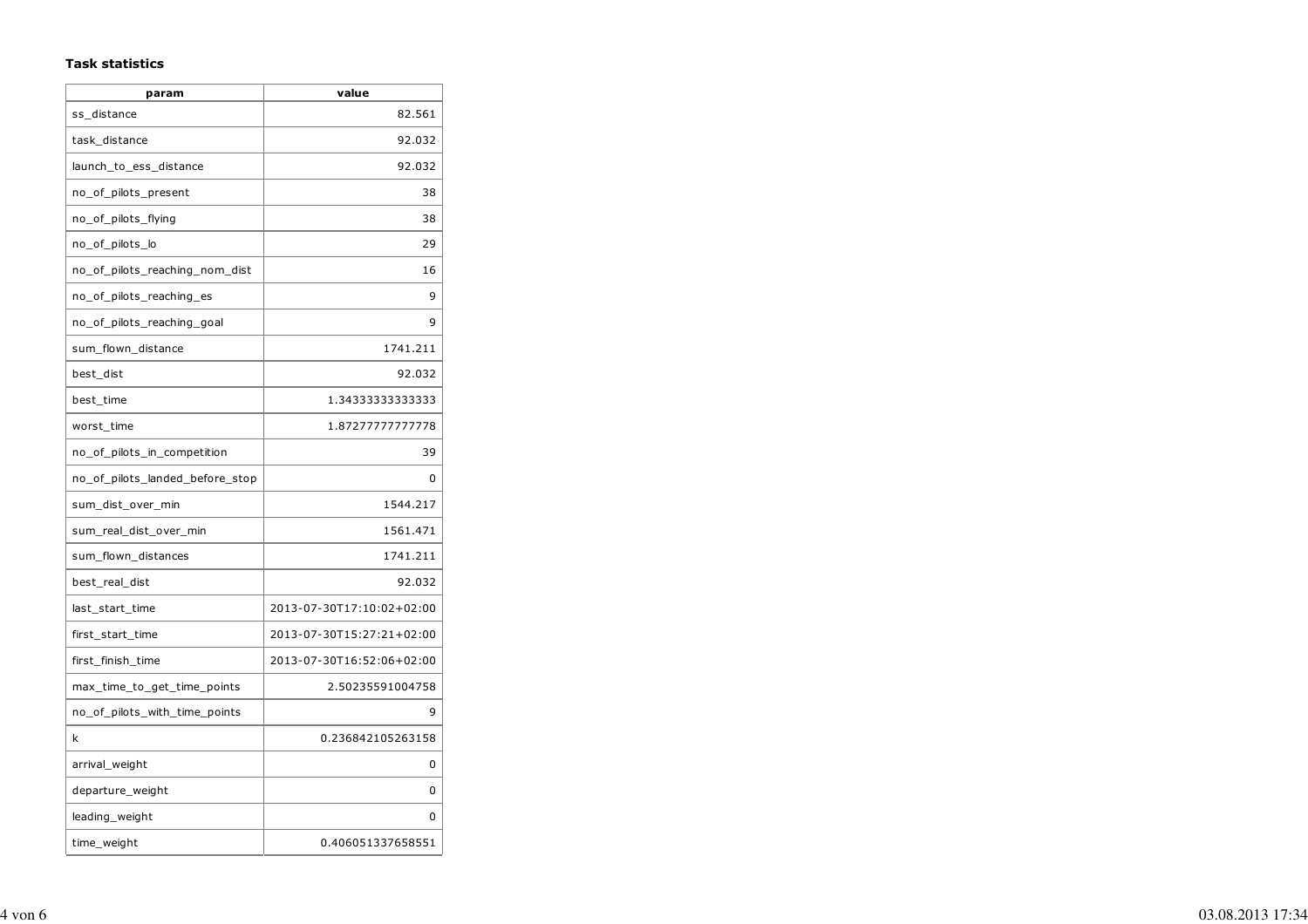| param                        | value             |
|------------------------------|-------------------|
| distance_weight              | 0.593948662341449 |
| smallest_leading_coefficient | O                 |
| available_points_distance    | 583.532031692725  |
| available_points_time        | 398.930037322364  |
| available_points_departure   | O                 |
| available_points_leading     | O                 |
| available_points_arrival     | O                 |
| time_validity                | 0.982462069015089 |
| launch_validity              | 1                 |
| distance_validity            | 1                 |
| stop_validity                | 1                 |
| day_quality                  | 0.982462069015089 |

#### **Scoring formula settings**

| param                                        | value        |
|----------------------------------------------|--------------|
| id                                           | GAP2011      |
| use_distance_points                          | 1            |
| use time points                              | $\mathbf{1}$ |
| use_departure_points                         | 0            |
| use_leading_points                           | 0            |
| use_arrival_position_points                  | 0            |
| use_arrival_time_points                      | 0            |
| time points if not in goal                   | 0.8          |
| jump_the_gun_factor                          | O            |
| jump_the_gun_max                             | 0            |
| use_1000_points_for_max_day_quality          | 0            |
| normalize_1000_before_day_quality            | 0            |
| time_validity_based_on_pilot_with_speed_rank | $\mathbf{1}$ |
| bonus_gr                                     | 0            |
| no_pilots_in_goal_factor                     | $\mathbf{1}$ |
| task_stopped_factor                          | 1            |